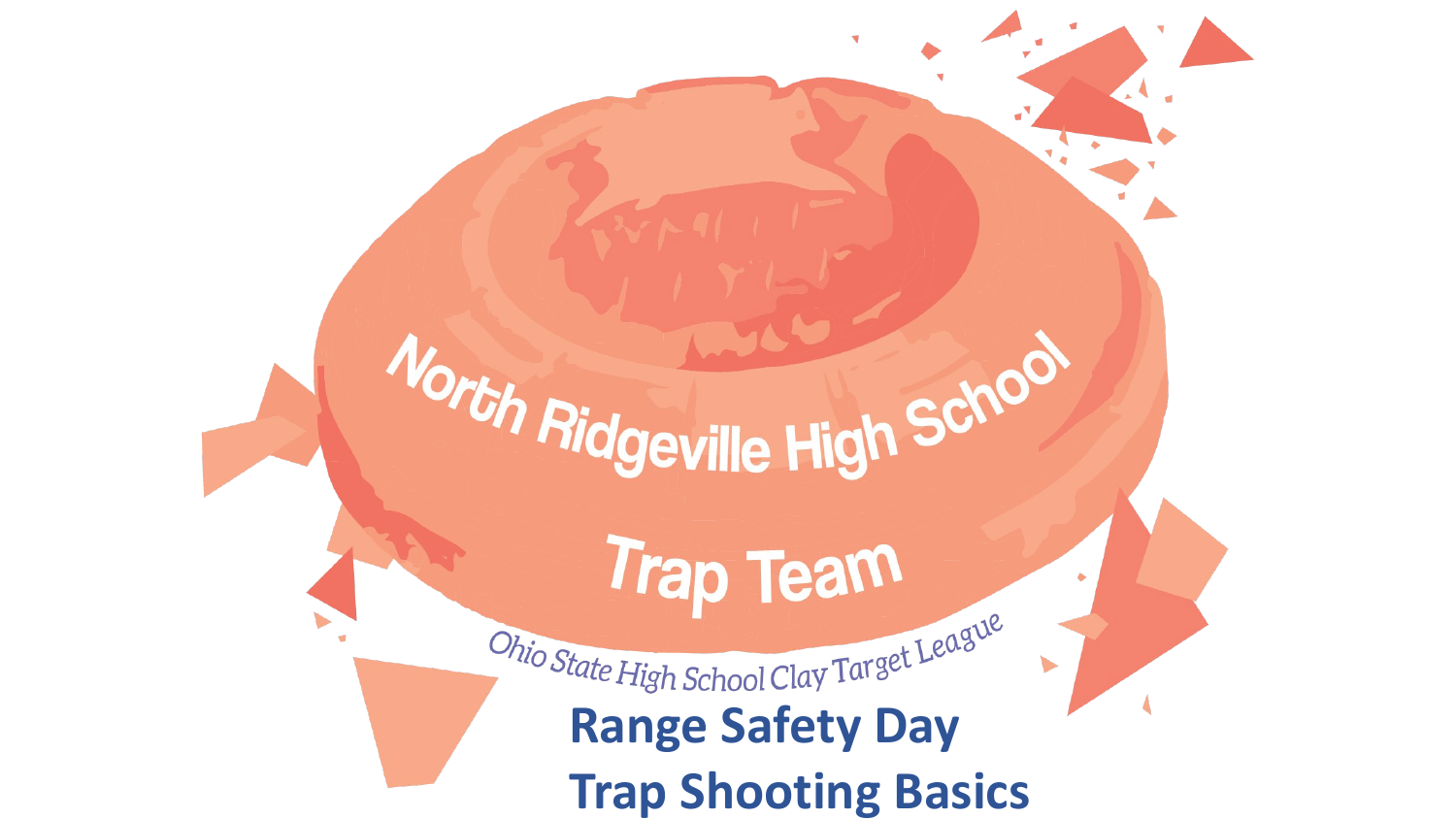

**•SAFETY:** Everyone's Responsibility

**•FUN:** Encourage Each Other Having a Blast

**•Marksmanship:** Improvement Each Week

**North Ridgeville High School Trap Team**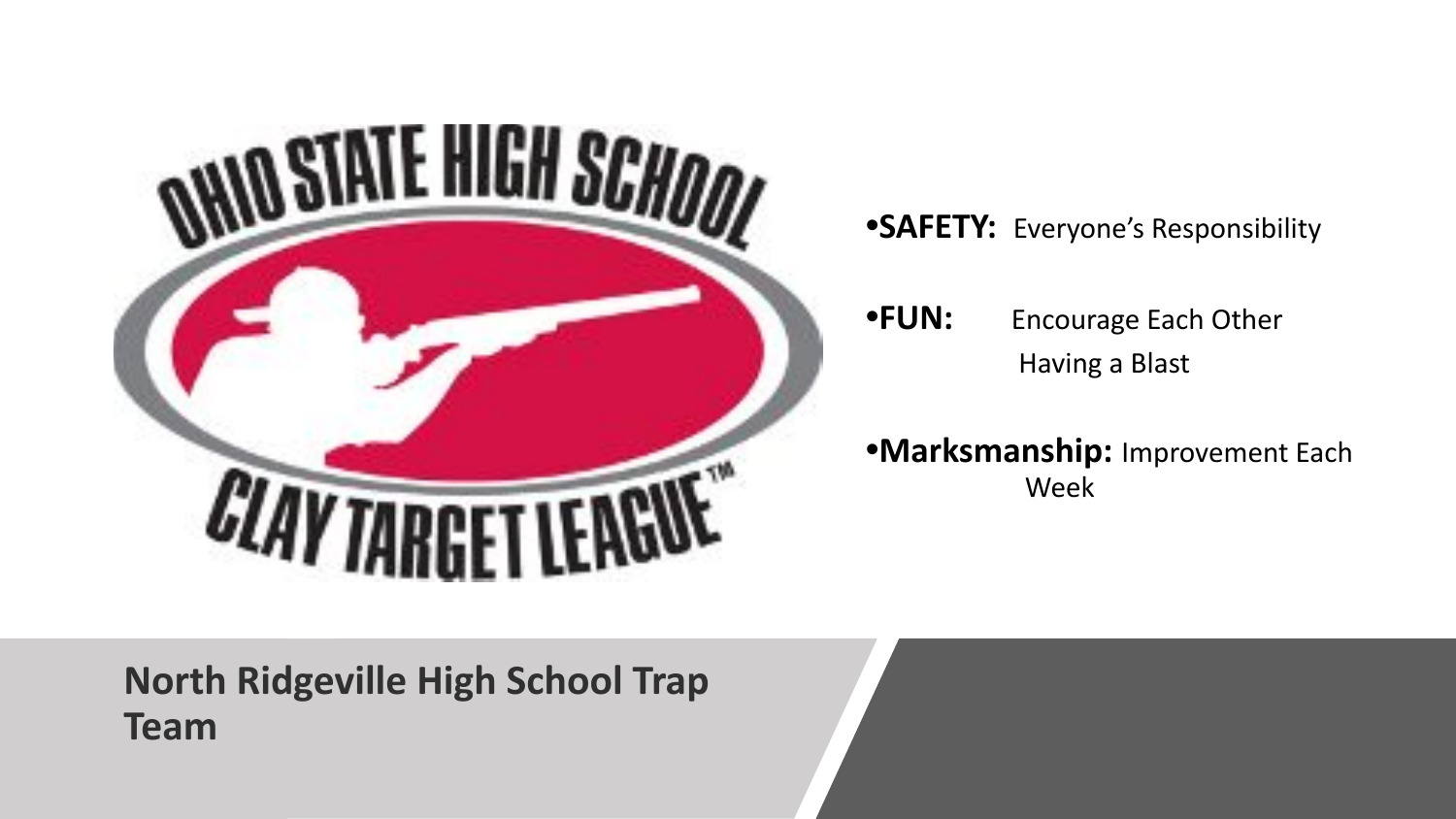#### The Fundamental Rules for Safe Gun Handling Are:

- ALWAYS keep the gun pointed in a safe direction.
- ALWAYS keep your finger off the trigger until ready to shoot.
- ALWAYS keep the gun unloaded until ready to use.

When Using or Storing a Gun, Always Follow These Rules:

- Know your target and what is beyond.
- Know how to use the gun safely.
- Be sure the gun is safe to operate.
- Use only the correct ammunition for your gun.
- Wear eye and ear protection as appropriate.
- Never use alcohol or drugs before or while shooting.
- Store guns so they are not accessible to unauthorized persons.
- Be aware that certain types of guns and many shooting activities require additional safety precautions.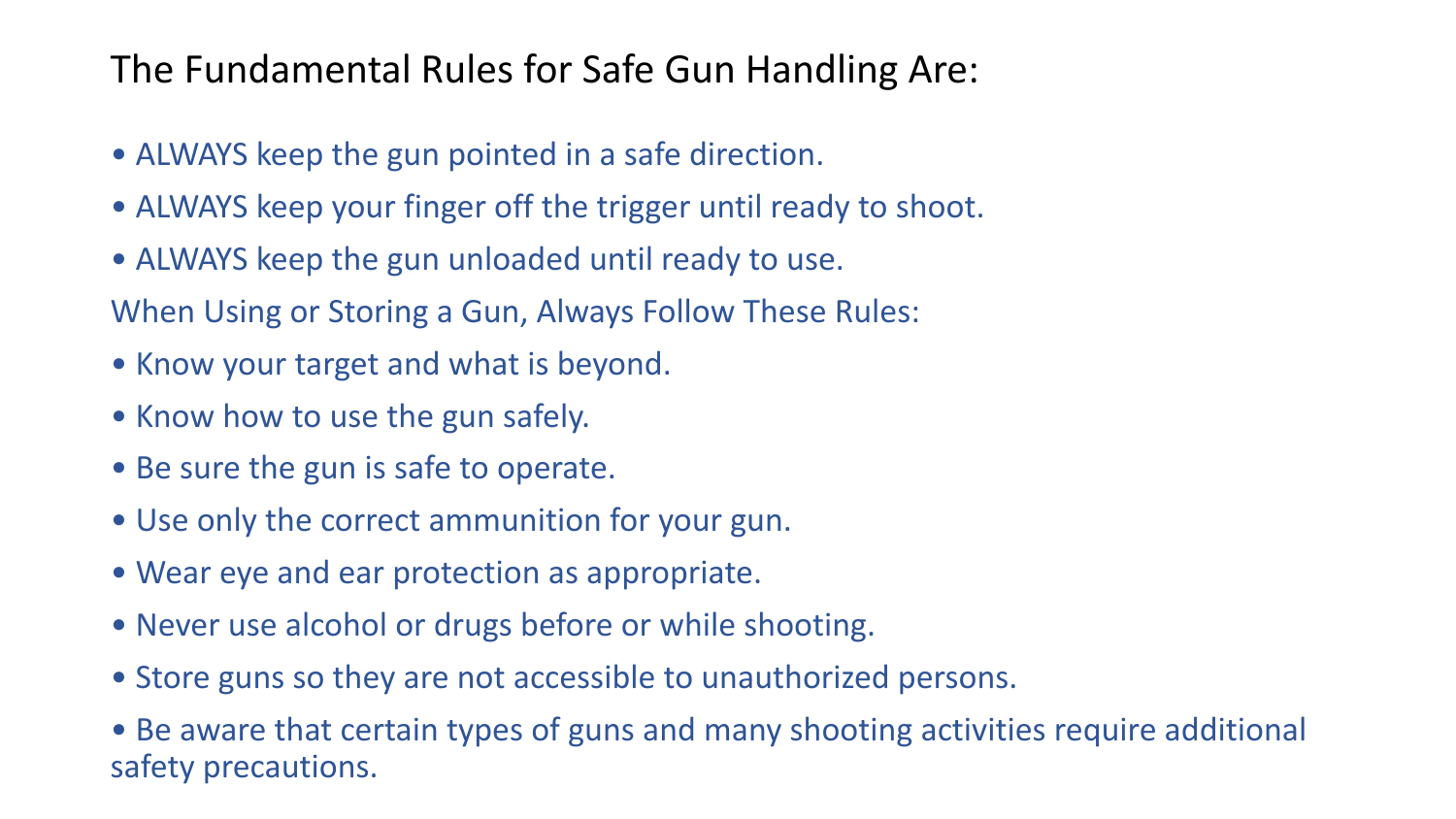## SAFETY PROCEDURES

- 1. Eyes and Ear Protections.
- 2. No Sandals, No open toed shoes, no tank tops, or obscene shirts.
- 3. No resting the gun barrel on your foot, Magnetic barrel pad only.
- 4. Guns in the rack unless working with a coach or on the firing line, Case stay in cars
- 5. Guns are carried with barrel to the sky and chamber open, facing out (pumps and semi-auto) break opens are over shoulder or arm with barrel in front
- 6. Guns are only loaded on the firing line, when it is your turn to shoot, and only one round at a time!
- 7. Guns are always pointed down range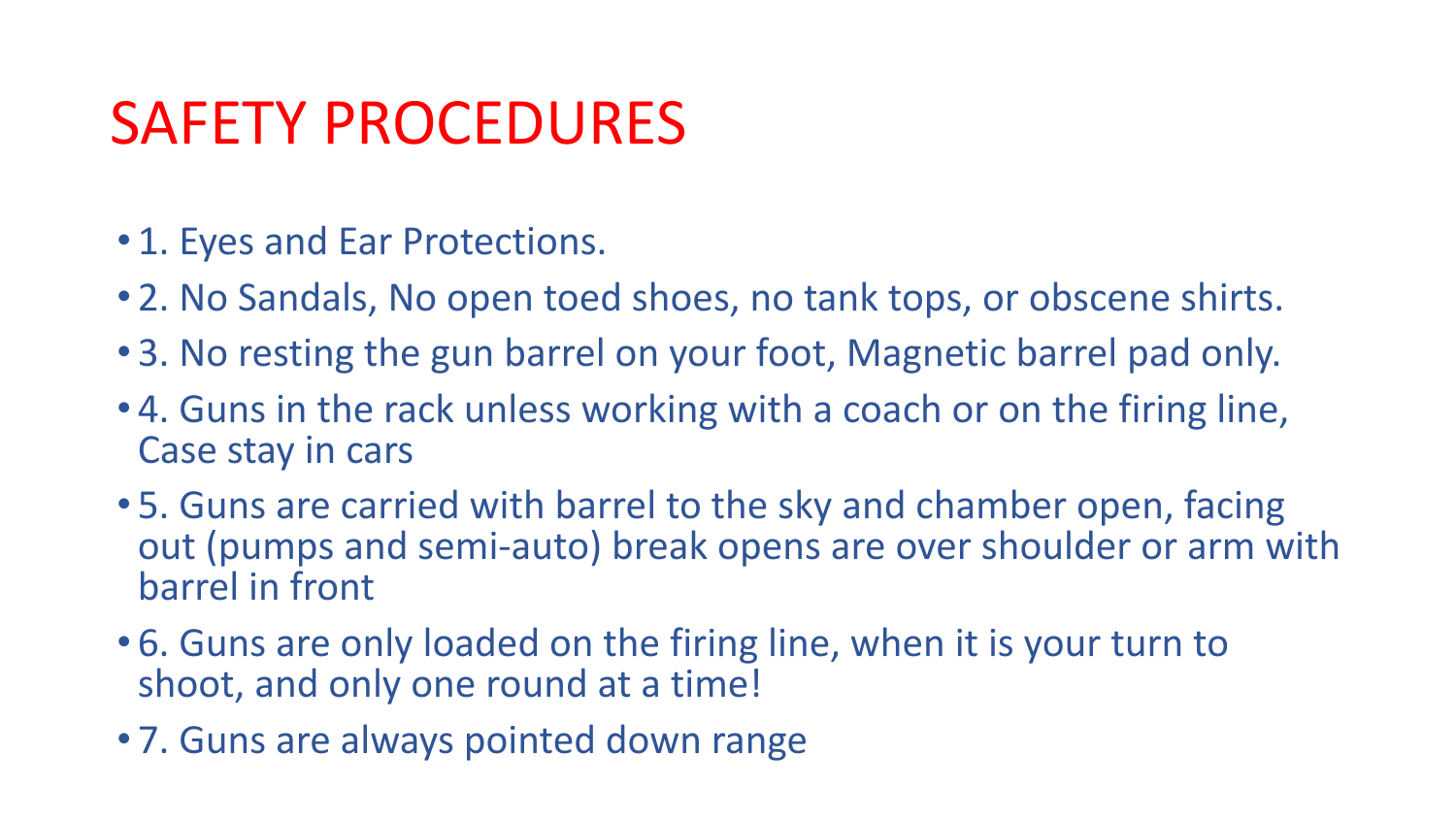#### SAFETY PROCEDURES

8. When rotating from station 5 to station 1 turn right and walk to station with gun in safe position behind other squad members. Guns are always unloaded.

- 9. If firing is stopped for any reason, everyone unload their gun and keep it pointed down range.
- 10. If there is a problem on the line, raise your hand and keep firearm pointed down range. A coach will come and assist you.
- 11. Always be safe and courteous respect other shooters.
- 12. When on the firing line your finger never touches the trigger until you are ready to fire.
- 13. **Start time is 3:00**. We will all leave together after everything is picked up and the club house is clean. **Before leaving you must clear it with the head Coach.**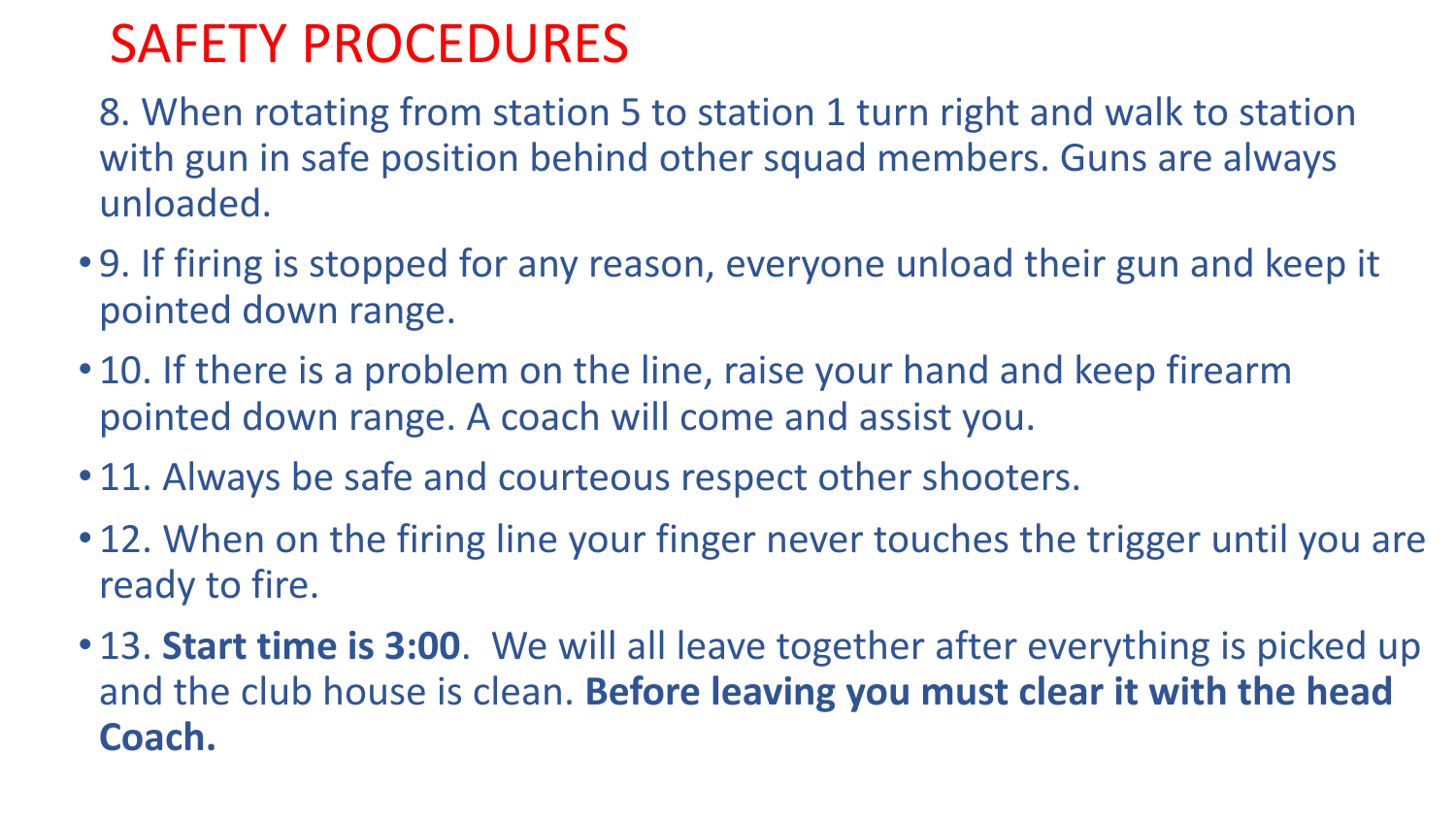### League Guidelines

• Students must maintain academic standing to participate, the same as with any other school sport.

There are no individual make ups for missing a competition week. You must shoot in all competition weeks to qualify for individual league honors and the national tournament. However, EVERYONE is invited to participate in the state tournament.

At the state tournament, you will shoot in one of 3 categories (Varsity 20-25, JV 15-19.9, Novice <14.9) based on your season average. 1st, 2nd, and 3rd places are awarded in each category. Furthermore, for overall team honors, the teams top scores will be used, so a Novice shooter, who scored an 89, might have that score count towards the team score. Everyone has the chance to help the team every week and at the state tournament!

• Familiarize yourself with the shooting rules for the competition, found on the **ohclaytarget.com** website under "policies and procedures", in particular pages  $8 - 10$ .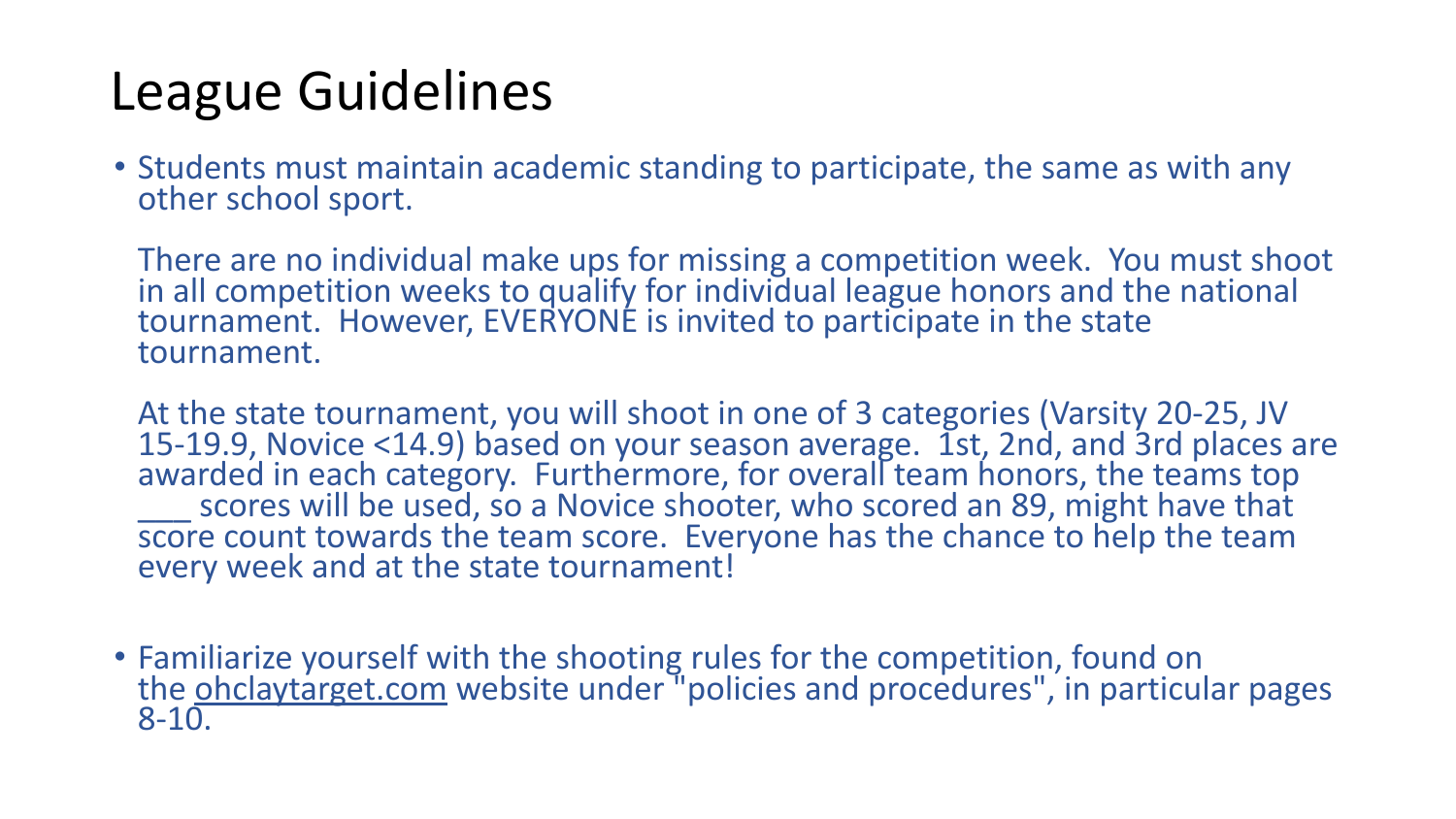# Misfire, Hangfire, Squib Loads

#### **Misfire**

A misfire is a failure of the priming mixture to be initiated after the primer has been struck by the firing pin, or the failure of the initiated primer to ignite the powder. This term is also commonly used to refer to a failure to fire caused by an insufficient hit on the primer by the firing pin.

#### Hangfire

A hangfire occurs when there is a noticeable delay between the impact of the firing pin on the primer and the actual discharge of the firearm. Typically, with a hangfire, the shooter will pull the trigger, causing the firing pin to fall, but no shot is produced. Inside the case, however, the ignition process has been initiated and, after an unpredictable delay period, the gun discharges. A hangfire can be produced by the use of deteriorated ammunition, or ammunition whose primer or powder charge has become contaminated. The danger of a hangfire lies in the fact that it is often mistaken for a misfire. This, in turn, can result in two distinct types of hazards. First, a shooter who assumes that a non-firing round is a misfire may immediately open the gun's action to remove the malfunctioning cartridge. A cartridge that ignites when thus unconfined can cause damage to the gun and serious injury to the shooter.

#### Squib Loads

But what about when your shotgun goes "...bang...sort of?" If you hear a lighter-than-normal "bang," or feel lighter than normal recoil, it's possible that a "squib load" occurred. When this happens, the bullet becomes lodged somewhere between the chamber and the muzzle. If there is an obstruction, take a properly sized wooden dowel, and place it through the muzzle end to determine where the stuck projectile is located in the bore. Then, take the dowel through the end of the barrel that's furthest from the projectile, and gently tap the bullet out from the closest end of the barrel to it.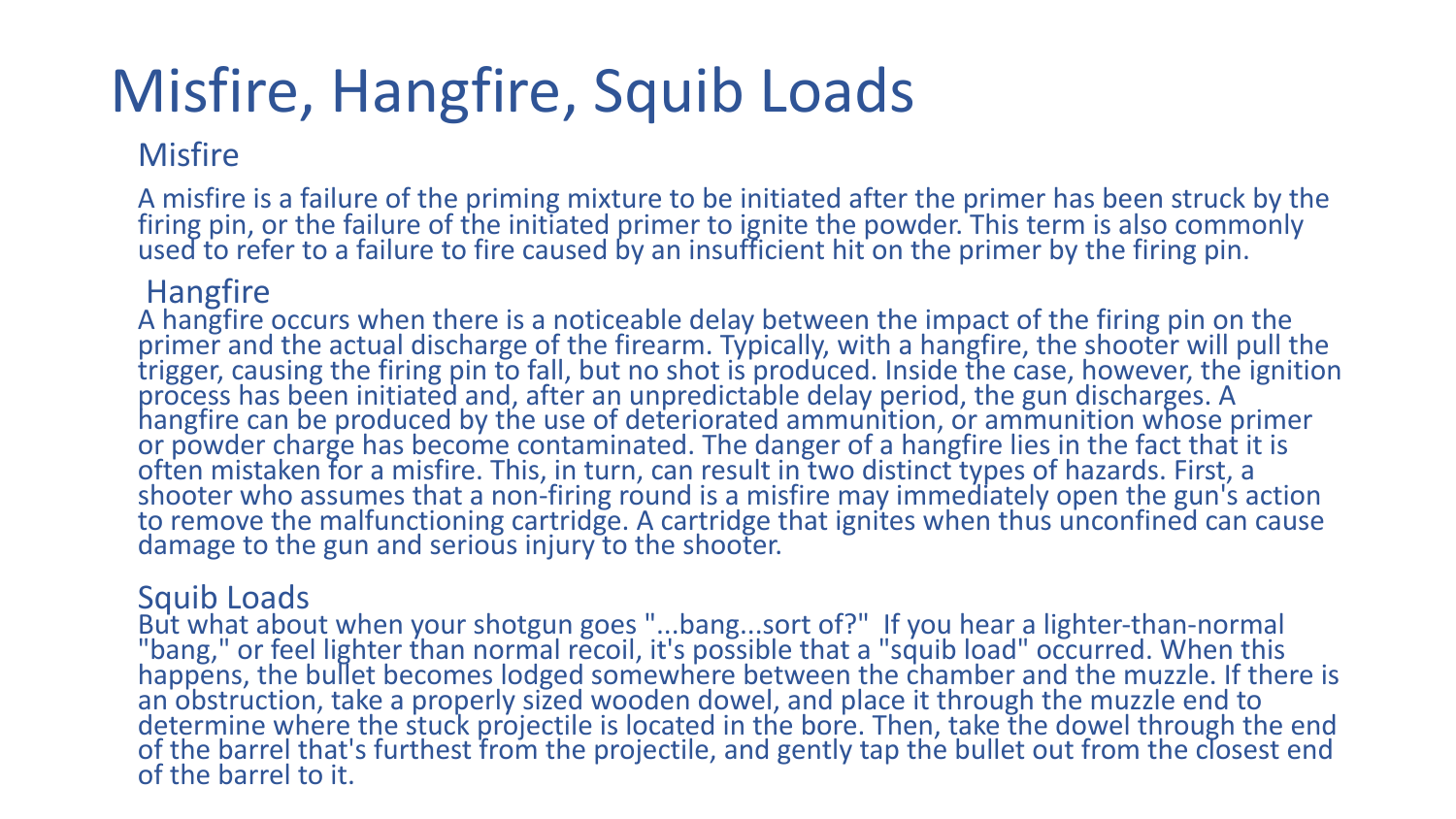What Should You do if you experience a Misfire, Hangfire, Squib Load or Problem with Your Gun?

- •Raise Your Hand and Call For The Range Safety Officer Or Coach For Assistance!
- •Keep the Muzzle Pointed Downrange and keep a firm hold on your gun!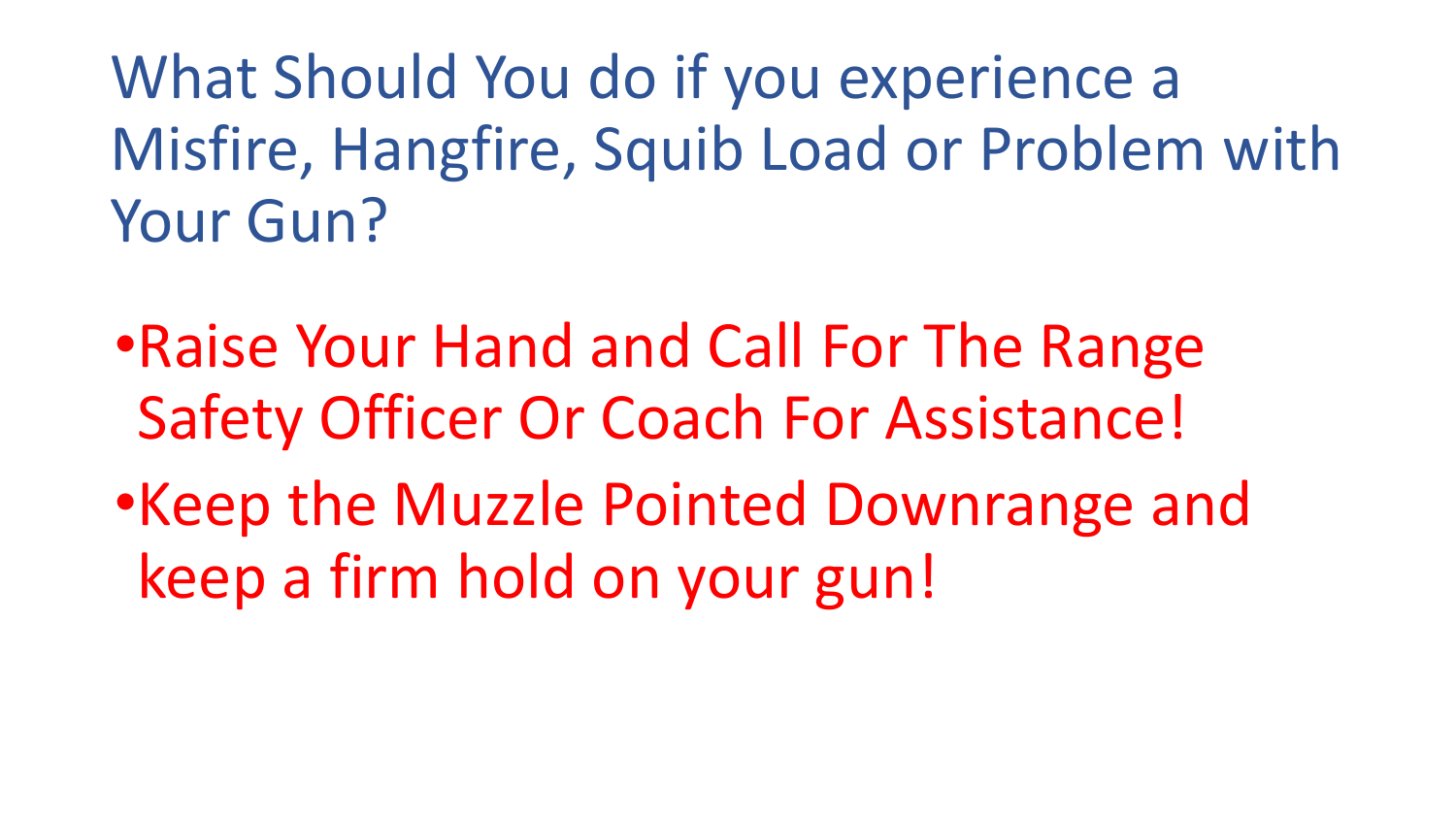#### New Shotgun

- Read the Owners Manual
- $\Box$  Make sure you are familiar with the operation of everything
- $\square$  Be familiar with the safety mechanism
- $\Box$  Learn proper gun assembly and disassembly
- $\Box$  Attend the NR trap team gun cleaning seminar
- Clean and Lubricate your firearm Before Shooting it For The First Time!!!
- $\Box$  The team owns cleaning supplies and we will put on cleaning instruction as needed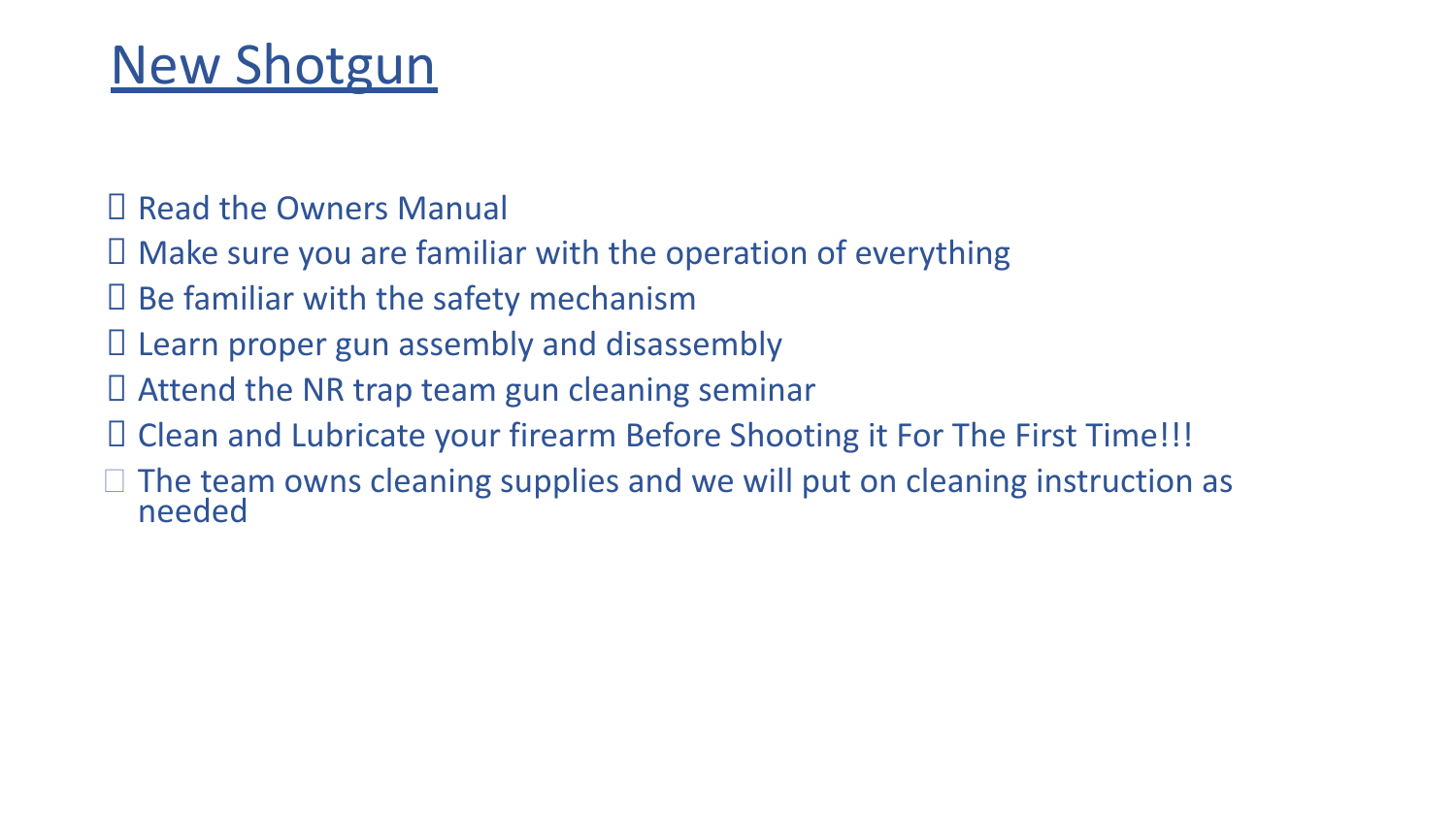#### **Recommended Ammunition**

All ammunition used for the league needs to be factory new. No reloads are permitted. Target load type shell in 2 3/4" length only. No more than 1290 fps. Shot size is 7.5 or 8 with a load of  $\frac{7}{8}$ , 1 or 1 1/8 OZ. Preferred DRAM is 2 ¾ which gives less recoil, 3

DRAM maximum.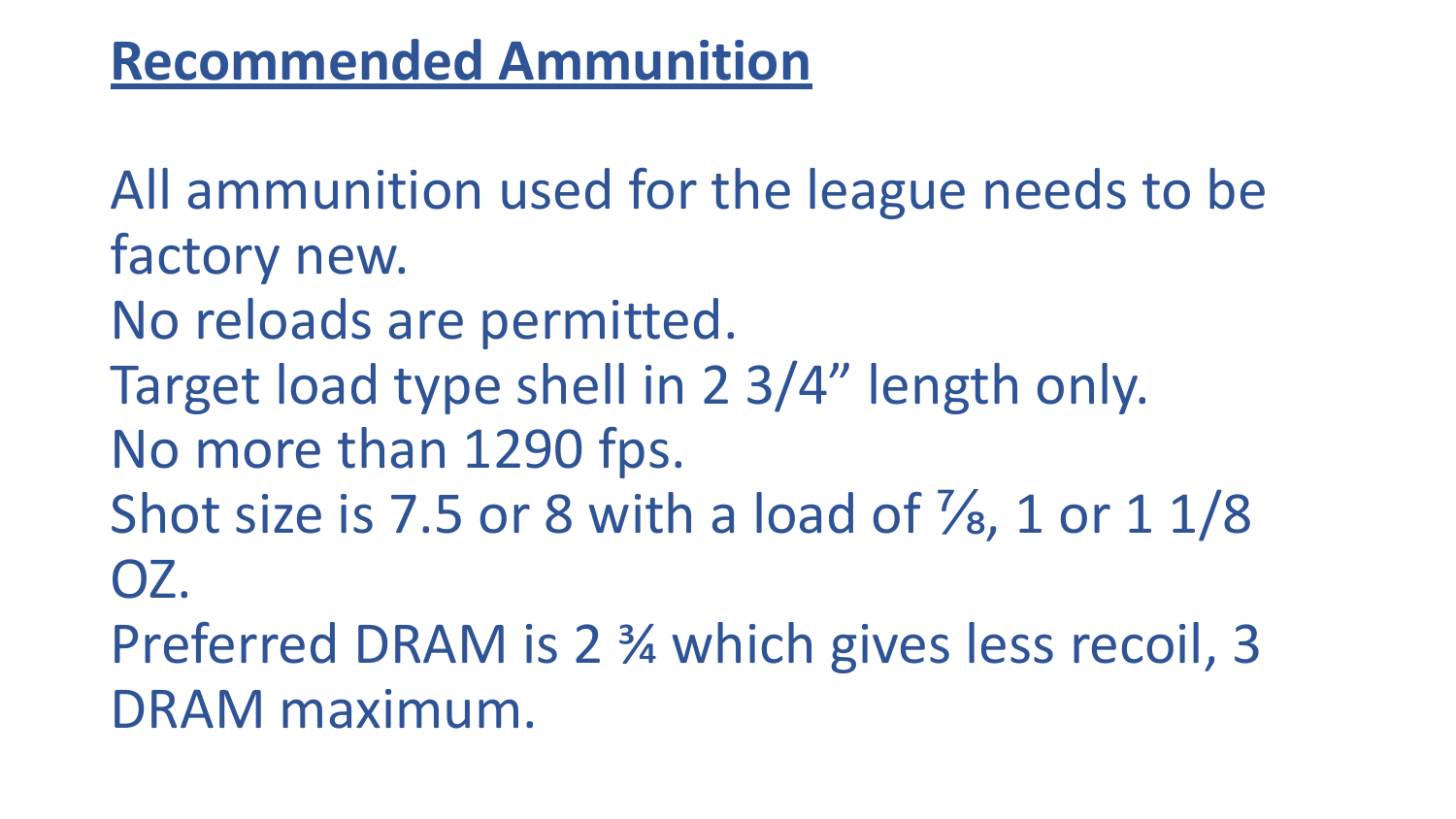#### Gun Mount

 $\Box$  Keep your finger off the trigger when mounting

- Mount the gun to the cheek, Not your cheek to the gun. This keeps proper alignment of the head and neck to provide a good sight down the barrel and naturally bring the gun to the shoulder in the correct position
- □ The beads are only used to make sure you are looking down and over the barrel during the mount and not used when shooting. If there is a center bead, this can be aligned with the front bead to ensure the barrel is not tilted, the beads should appear to be in a figure "8" pattern when looked at.
- $\Box$  Keep the elbow up and about parallel to the ground. This would be your right elbow if right handed and left if left handed. This allow the body to turn or rotate without restriction
- □ Practice this at home in front of a mirror or use a paper plates taped to a wall to simulate the hold and target paths, this should become automatic. We'll explain this in detail.
- □ Sight down the top of the barrel, not to the side. Your eyeball should be directly aligned with center of barrel and the beads in figure "8" view
- $\Box$  Check your eye dominance. We will go over this to determine which is your dominant eye. Some people are cross eye dominant meaning they may shoot right handed but be left eye dominant.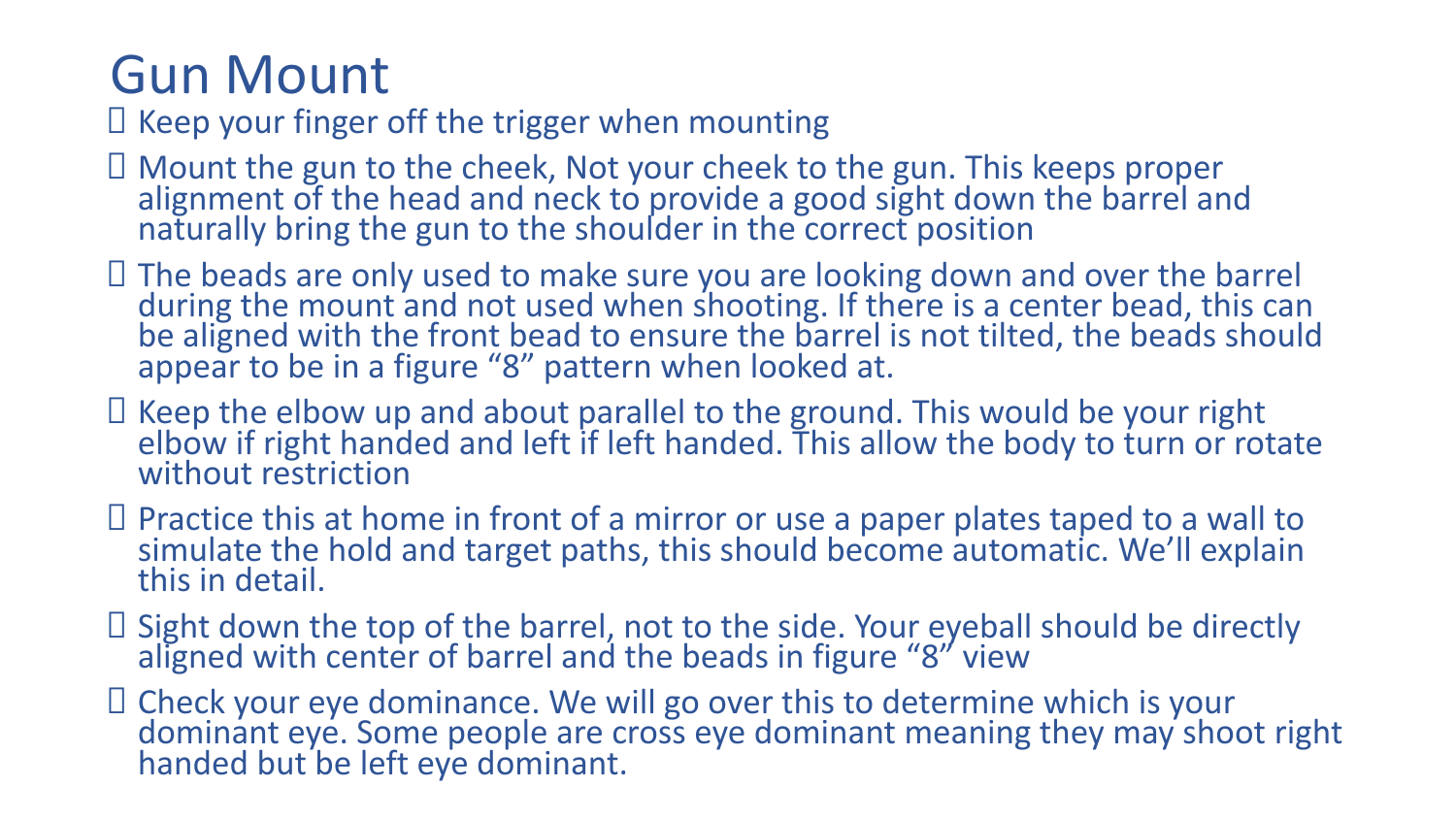## Stance

- Weight distributed about 55% to front foot 45% to back
- $\square$  Front foot slightly rotated.
- □ Back foot slightly turned
- □ Front knee slightly bent
- $\square$  Feet spread approximately shoulder width apart
- $\Box$  This is a starting point and should be comfortable and personalized to you. We will explain how this changes slightly at each station.

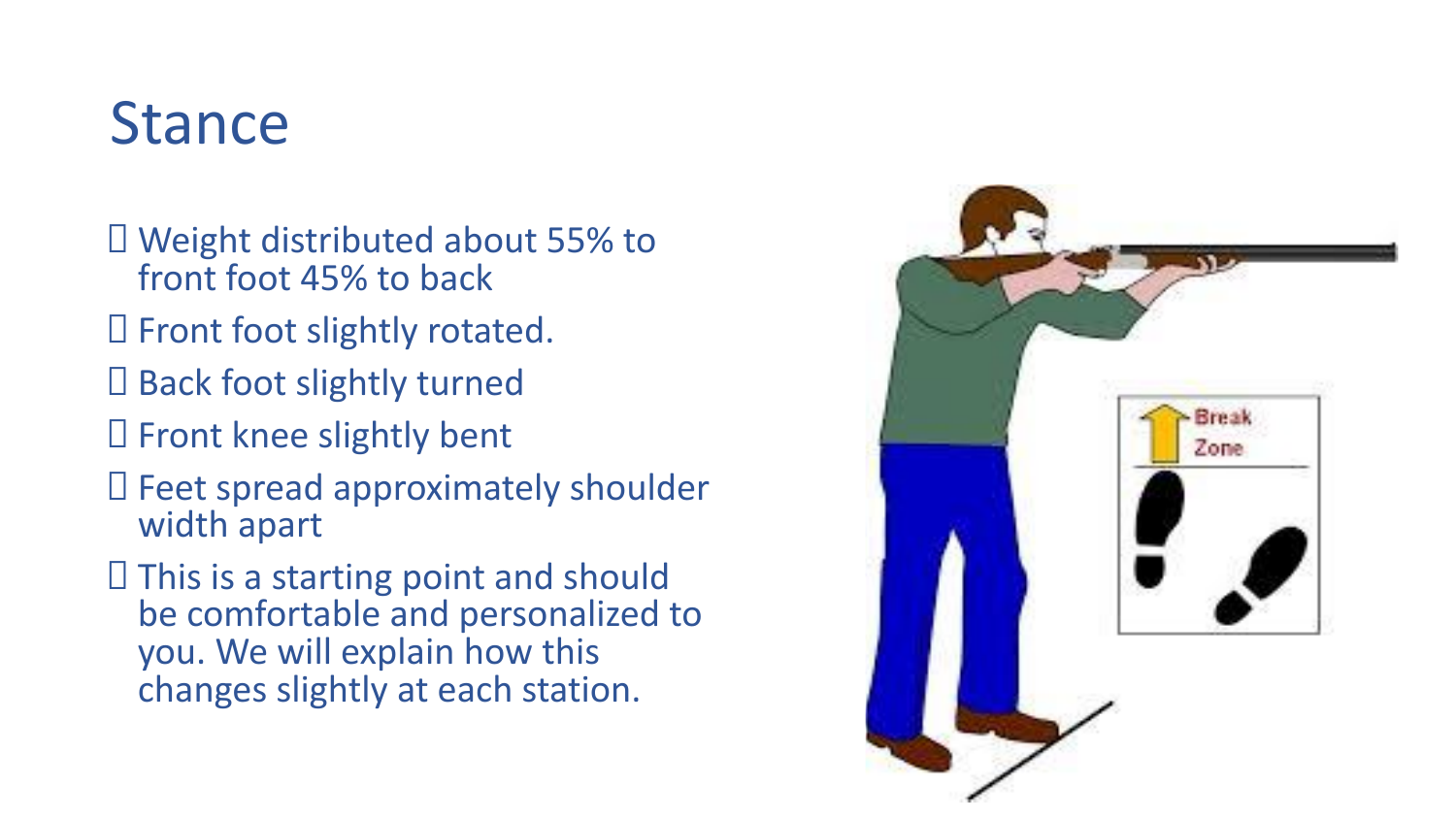## **Trap Station Clay Target Leads**

# **16-YARD SINGLES**

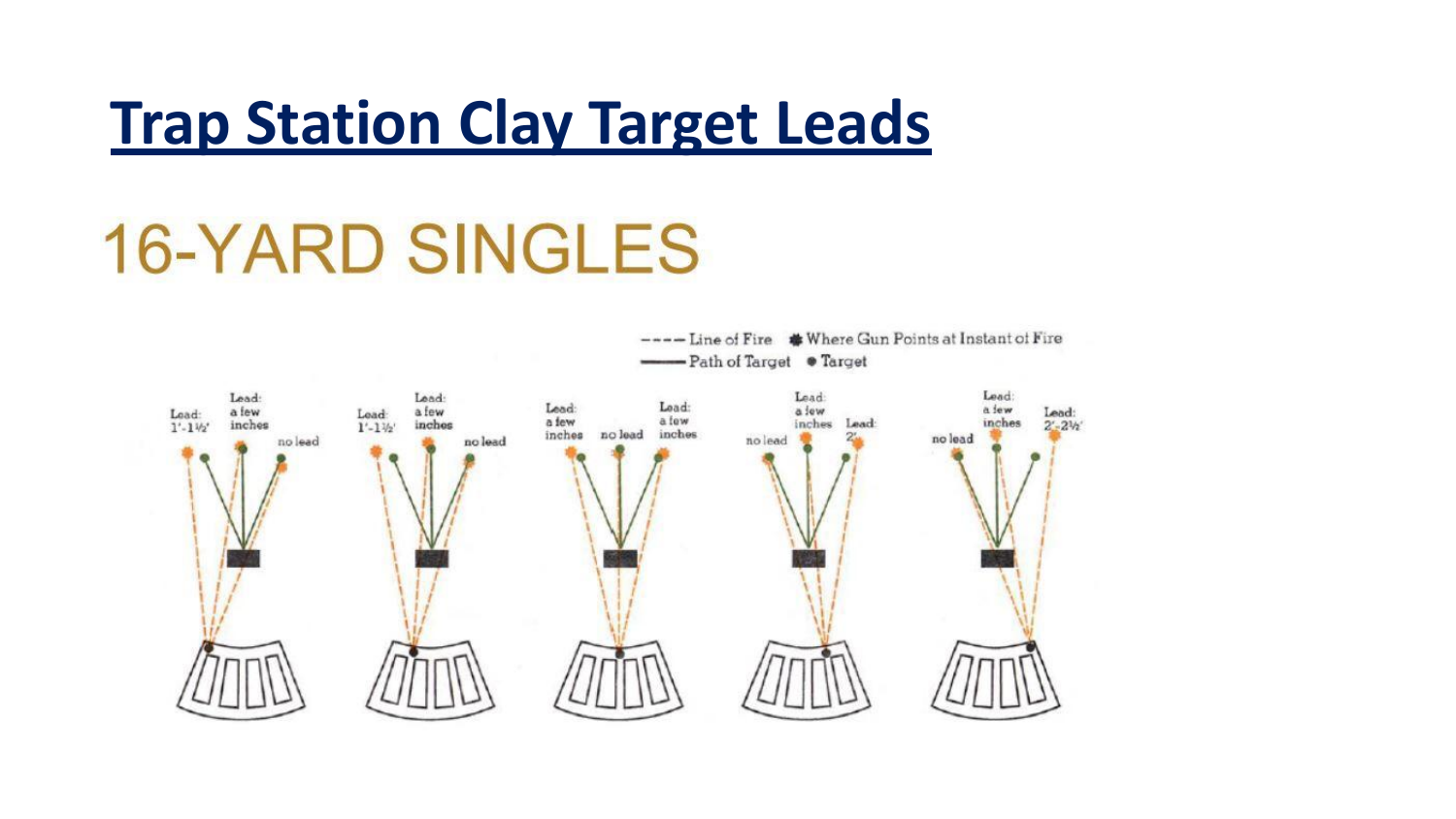### Shooting a clay target

- $\Box$  Clay targets travel away from the trap house at 42 MPH
- $\Box$  Target flight angle is 34 degrees. 17 degrees to right and 17 to left
- $\Box$  Target height is 8-10 feet weather conditions will alter flight paths of targets
- $\Box$  We shoot from the 16 yard line which is the front of the shooting range. Stand at the front mark within the box
- $\Box$  There are 5 shooting stations with number 1 at the far left and 5 to the far right
- $\Box$  The shooter who starts at station 1 is the squad leader and always shoots first regardless of what station they are on. Each station takes one shot beginning with station 1 then to 2, 3, 4, 5. After each shooter shoots 5 shells everyone rotates to the right.
- $\Box$  The shooter at station 5 rotates to their right and crosses behind the other shooters and sets up at station 1
- When it is your turn to shoot relax. Don't tense up. Take a deep breathing
- $\Box$  Do we aim a shotgun? We'll explain this process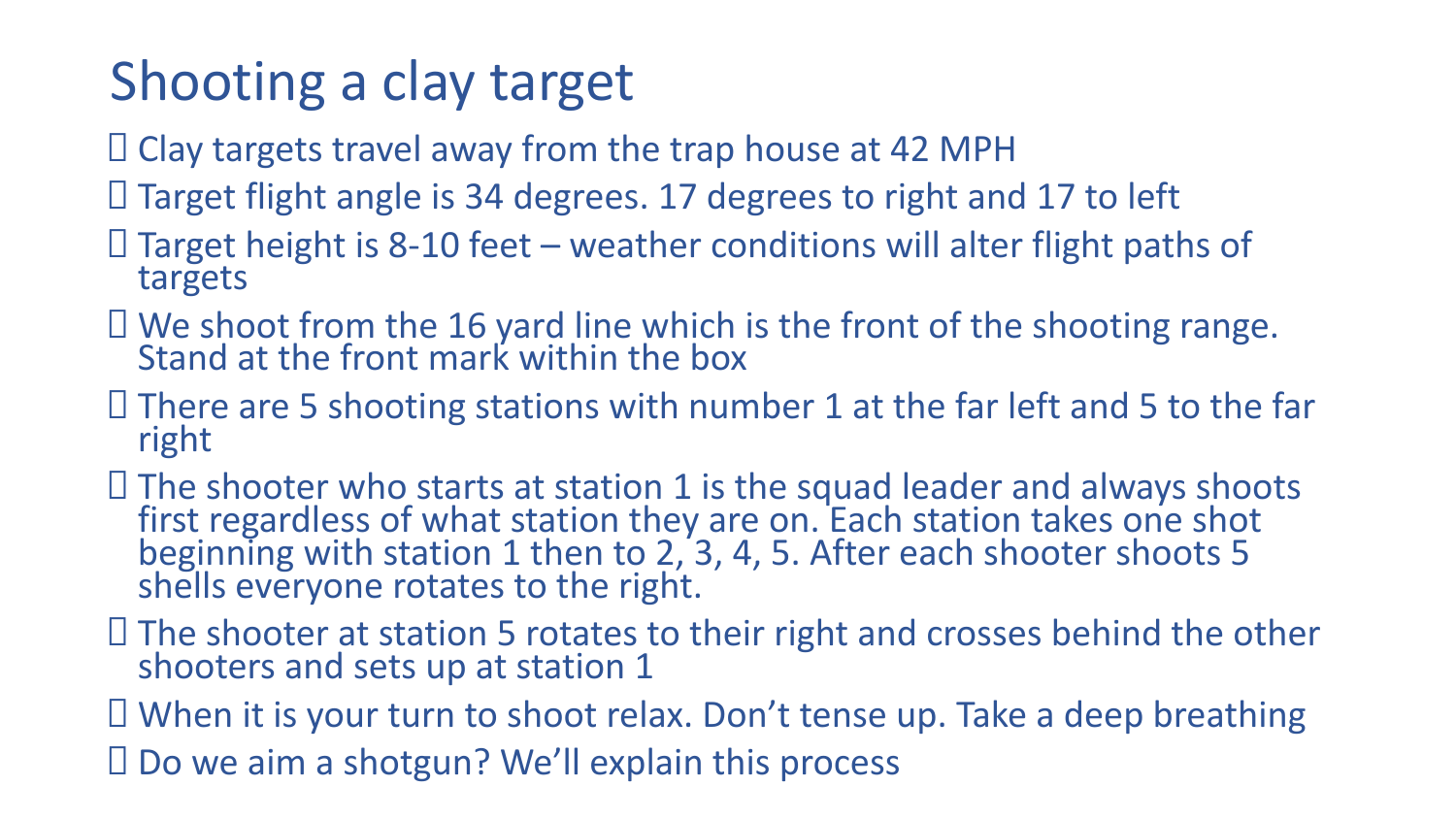## Shooting

- $\Box$  We don't aim a shotgun. We point it at the target
- $\square$  Both eyes open is best if you can!
- $\Box$  When it is your turn to shoot, load 1 shell into the gun and mount
- $\square$  Soft focus 10-15 yards beyond the leading edge of the trap house, take safety off
- When you're ready for the target call Pull
- $\Box$  When the clay is detected hard focus on the leading edge of the clay and move the gun to it quickly and then pull the trigger. Don't move the gun until you get a clear picture of the clay
- $\Box$  Follow through and keep the gun moving after the shot
- Always keep your cheek firmly against the comb and don't lift your head. Keep the butt of the gun against your shoulder.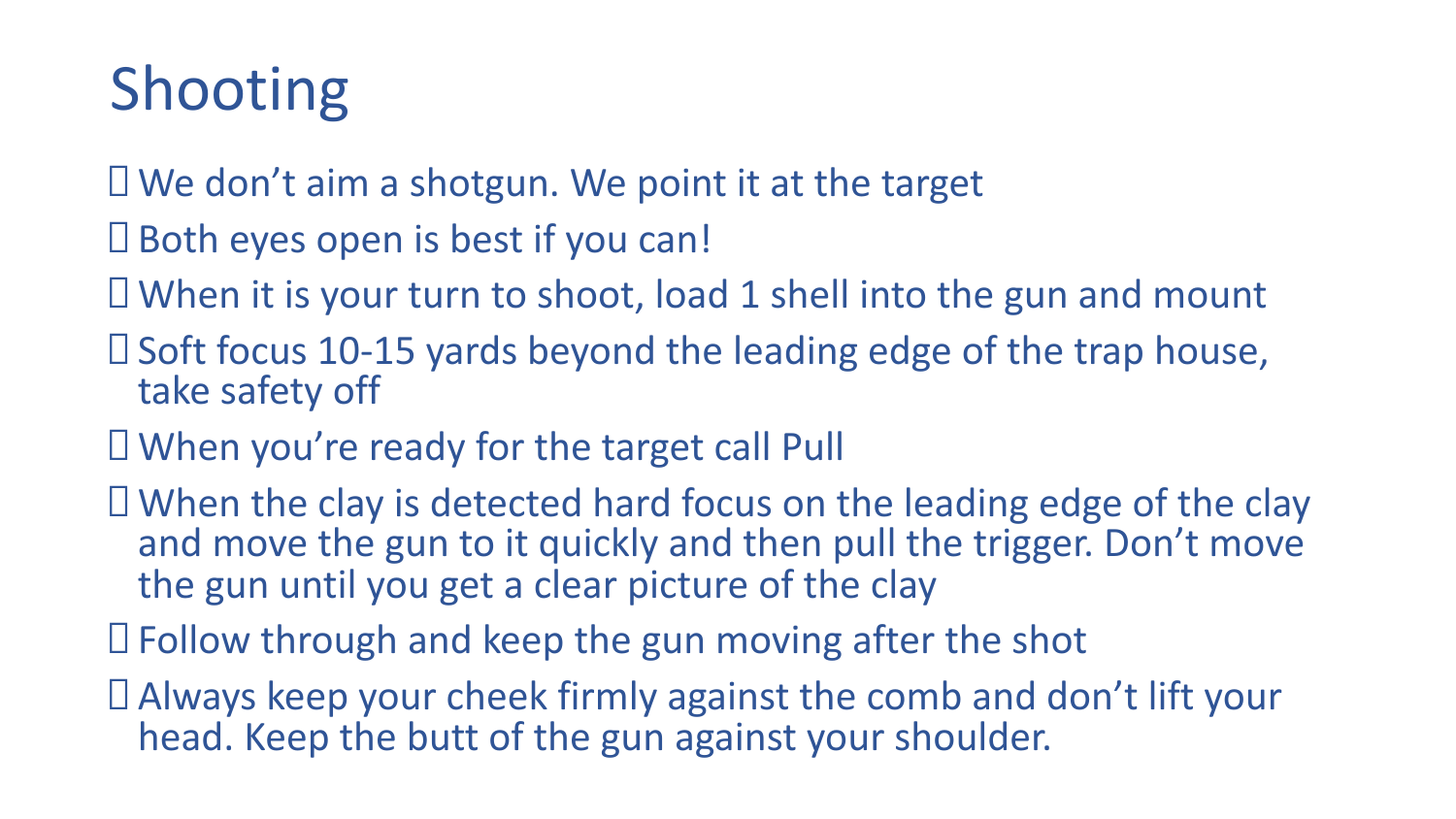#### Gun Hold Point & Sight, looking for a target